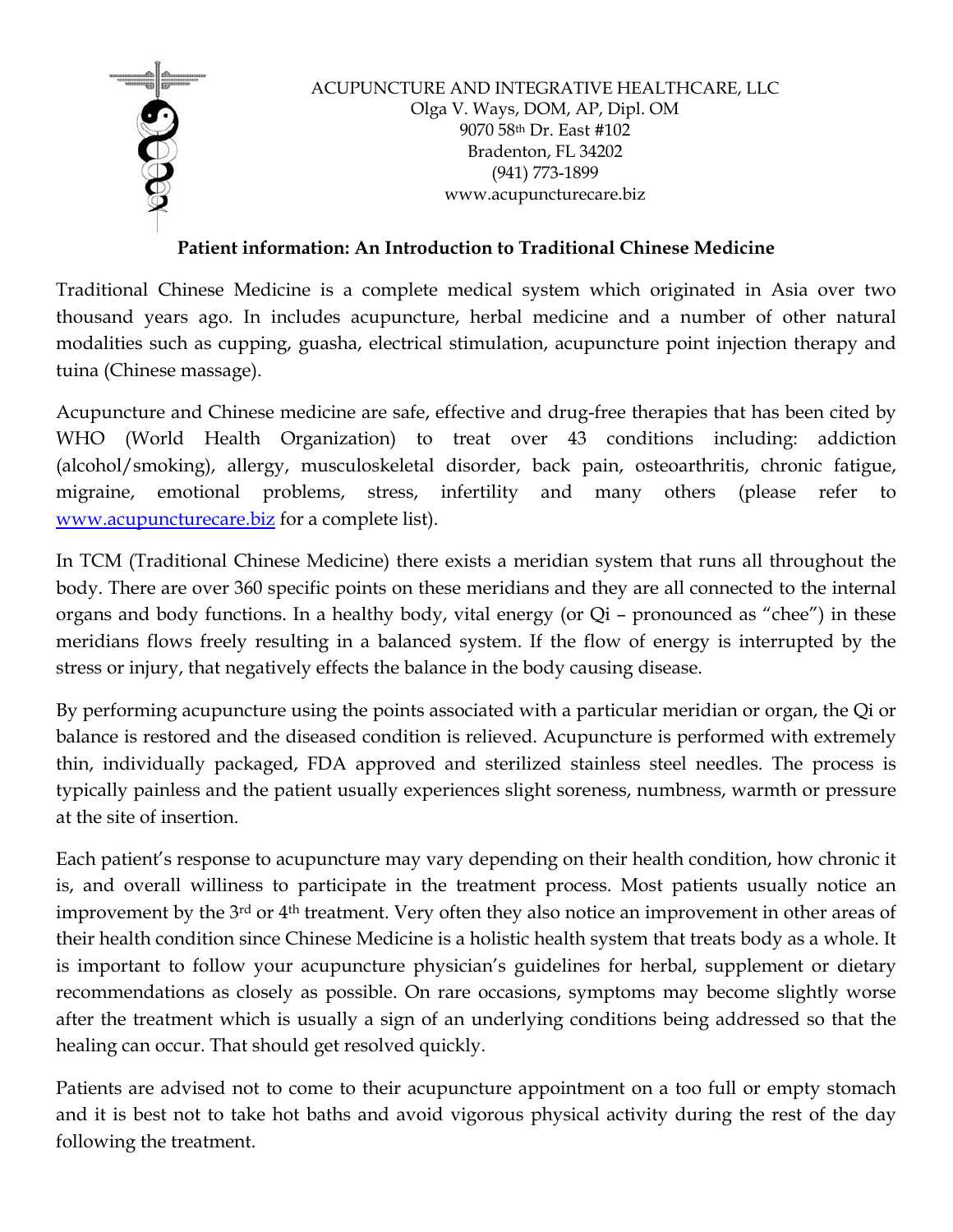## **PATIENT INFORMATION FORM**

| Please Note: This is a confidential record of your medical history and will be kept in this office. Information contained here will not be released to any person except<br>when you have authorized us to do so.                                                                                                                                                            |                    |                    |                                      |                 |                                                                                                                                                                                                                                                 |  |
|------------------------------------------------------------------------------------------------------------------------------------------------------------------------------------------------------------------------------------------------------------------------------------------------------------------------------------------------------------------------------|--------------------|--------------------|--------------------------------------|-----------------|-------------------------------------------------------------------------------------------------------------------------------------------------------------------------------------------------------------------------------------------------|--|
| Name                                                                                                                                                                                                                                                                                                                                                                         | M.I.               | Last Name          |                                      |                 |                                                                                                                                                                                                                                                 |  |
| Address                                                                                                                                                                                                                                                                                                                                                                      | City               |                    | State                                |                 | Zip                                                                                                                                                                                                                                             |  |
| Home Phone (                                                                                                                                                                                                                                                                                                                                                                 |                    | Cell (             |                                      | Work            |                                                                                                                                                                                                                                                 |  |
| SS#                                                                                                                                                                                                                                                                                                                                                                          | Age                |                    | DOB                                  |                 |                                                                                                                                                                                                                                                 |  |
| Drivers License #                                                                                                                                                                                                                                                                                                                                                            |                    | Male $\square$     | Female $\square$                     |                 |                                                                                                                                                                                                                                                 |  |
| Employer                                                                                                                                                                                                                                                                                                                                                                     |                    | Occupation         |                                      |                 |                                                                                                                                                                                                                                                 |  |
| Married $\square$<br>Single $\square$                                                                                                                                                                                                                                                                                                                                        | Divorced $\square$ | Name of Spouse     |                                      |                 |                                                                                                                                                                                                                                                 |  |
| <b>Emergency Contact</b>                                                                                                                                                                                                                                                                                                                                                     |                    | Telephone (        |                                      |                 |                                                                                                                                                                                                                                                 |  |
| Referred by                                                                                                                                                                                                                                                                                                                                                                  | Friend $\square$   | Relative $\square$ | Insurance $\square$                  | Other $\square$ |                                                                                                                                                                                                                                                 |  |
| PRIMARY INSURANCE                                                                                                                                                                                                                                                                                                                                                            | Cash $\Box$        | Group $\Box$       | Work/Comp $\square$                  | Auto $\Box$     | Other $\square$                                                                                                                                                                                                                                 |  |
| Name of Insurance Co.                                                                                                                                                                                                                                                                                                                                                        |                    | ID#.               |                                      |                 | Group#                                                                                                                                                                                                                                          |  |
| Name of Insured                                                                                                                                                                                                                                                                                                                                                              |                    |                    | Relationship to Patient: Self $\Box$ |                 | $Spouse \square$<br>Parent $\square$                                                                                                                                                                                                            |  |
| Secondary Insurance                                                                                                                                                                                                                                                                                                                                                          |                    |                    | Name of Insured                      |                 |                                                                                                                                                                                                                                                 |  |
| I understand that this is a quotation of benefits and is NOT a guarantee of payment, and the agreement is between the<br>Insurance Carrier and me. I authorize any and all payment from my insurance carrier directly to this office with the<br>understand that all monies be credit to my account upon receipt. Any denial of payment becomes my responsibility (patient). |                    |                    |                                      |                 |                                                                                                                                                                                                                                                 |  |
| Patient Name (print)                                                                                                                                                                                                                                                                                                                                                         |                    |                    | Patient Signature                    |                 | Date                                                                                                                                                                                                                                            |  |
| 24 HOUR CANCELLATION POLICY & CREDIT AUTHORIZATION RELEASE                                                                                                                                                                                                                                                                                                                   |                    |                    |                                      |                 |                                                                                                                                                                                                                                                 |  |
| will be charged to the credit card we have on file.                                                                                                                                                                                                                                                                                                                          |                    |                    |                                      |                 | takes pride in the quality of care he offers his patients. In order to do this he has a strict cancellation policy. Dr.<br>requires a 24-hour cancellation notice prior to your appointment time. If sufficient time is not given, the full fee |  |

|                                                               | authorize Dr.     | to charge the credit card given below, for |                                            |  |  |
|---------------------------------------------------------------|-------------------|--------------------------------------------|--------------------------------------------|--|--|
| cancellation fees, insurance co-payments and related charges. |                   | Ex                                         | $V\text{-code}$<br>Visa $\Box$ / MC $\Box$ |  |  |
| Patient Name (print)                                          | Patient Signature |                                            | Date                                       |  |  |

© 2007 Acupuncture Desk Reference, Permission to Use Granted; www.acupuncturedeskreference.com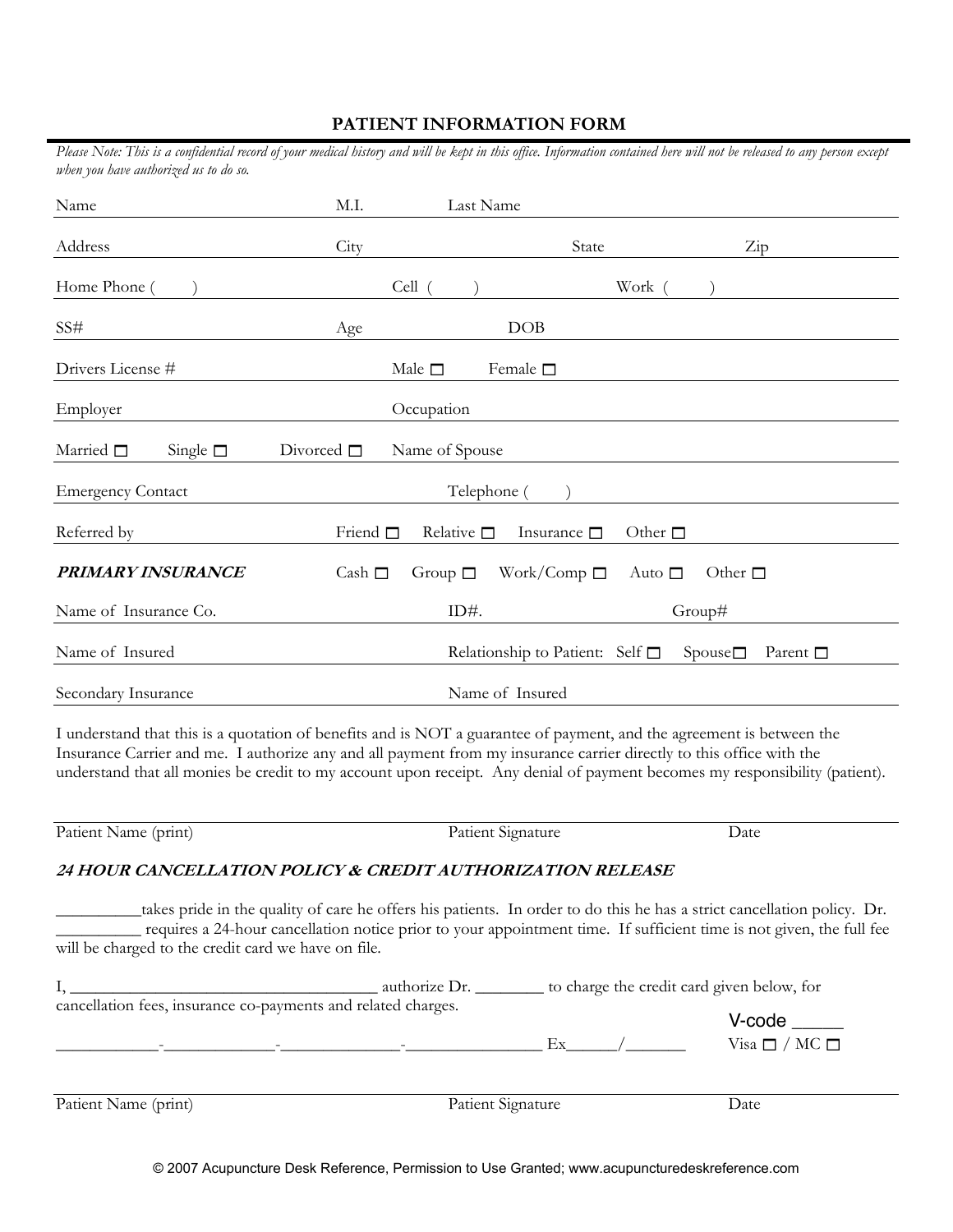$\text{DATE\_}$ 

I. Goals: What would you most like to achieve through your work at the Acupuncture and Integrative Healthcare, LLC? 1. \_\_\_\_\_\_\_\_\_\_\_\_\_\_\_\_\_\_\_\_\_\_\_\_\_\_\_\_\_\_\_\_\_\_\_\_\_\_\_\_\_\_\_\_\_\_\_\_\_\_\_\_\_\_\_\_\_\_\_\_\_\_\_\_\_\_\_\_\_\_\_\_\_\_\_\_\_\_\_\_\_\_\_\_\_\_\_\_\_\_\_\_\_\_\_\_\_  $2. \rule{0.3cm}{0.15cm}$  $3. \rule{0.2cm}{0.2cm}$  $4.$  $5.$ 

II. Major Symptoms: Please list in order of importance what symptoms are of concern to you. (most concerning to least, along with the duration of the symptom)

1. \_\_\_\_\_\_\_\_\_\_\_\_\_\_\_\_\_\_\_\_\_\_\_\_\_\_\_\_\_\_\_\_\_\_\_\_\_\_\_\_\_\_\_\_\_\_\_\_\_\_\_\_\_\_\_\_\_\_\_\_\_\_\_\_\_\_\_\_\_\_\_\_\_\_\_\_\_\_\_\_\_\_\_\_\_\_\_\_\_\_\_\_\_\_\_\_\_ 2.  $\Box$  $3. \rule{0.7cm}{0.15cm}$  $4.$ 

Use the following illustration to indicate painful or distressed areas:



Are you experiencing pain/discomfort in any area of your body? Y / N

If yes, using the models to the left, please indicate the location of the discomfort by using the symbol that best describes the feeling:

| ХXX         | Sharp/stabbing  |
|-------------|-----------------|
| $P$ $P$ $P$ | Pins & Needles  |
| D D D       | Dull/Aching     |
| N N N       | <b>Numbness</b> |

## For Women:

1. Are you pregnant now? [ ]Yes [ ]No [ ]Unsure

2. Indicate number of occurrences: Live Births \_\_\_\_\_\_\_ Pregnancies \_\_\_\_\_\_\_ Miscarriages \_\_\_\_\_\_\_ Abortions \_\_\_\_\_\_\_\_

3. Age: First period Menopause (if applicable)

4. Date: Last Pap Smear \_\_\_\_\_ / \_\_\_\_\_\_ Last Mammogram \_\_\_\_\_ / \_\_\_\_\_\_

5. Any History of an Abnormal Pap Smear? [ ] Yes [ ] No If so, what / when?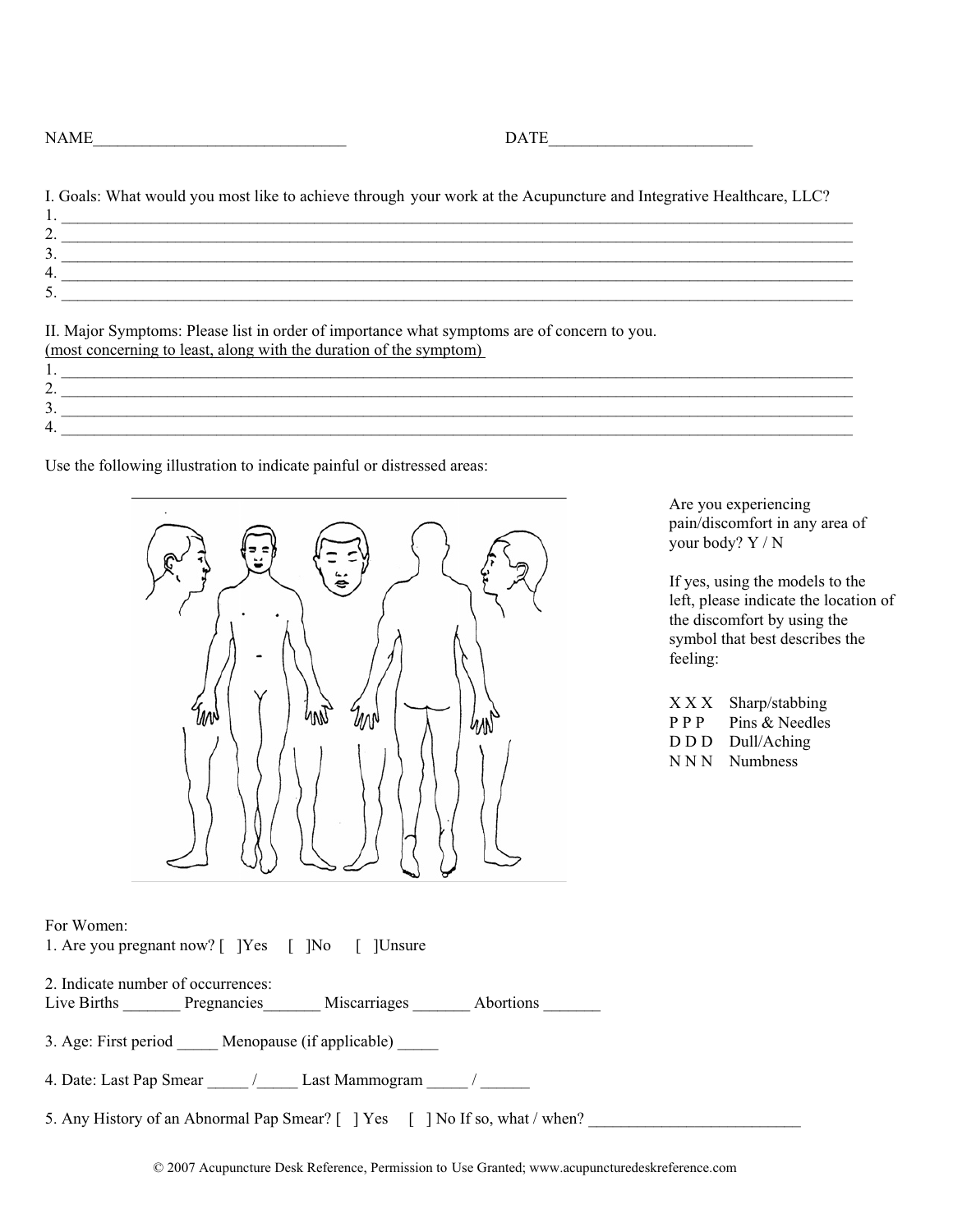| 6. Is your menses cycle regular? [ ] Yes [ ] No<br>a) Average number of days of flow _______              |                                                                                         |                                                                                                                   |                              |
|-----------------------------------------------------------------------------------------------------------|-----------------------------------------------------------------------------------------|-------------------------------------------------------------------------------------------------------------------|------------------------------|
| b) The flow is: [ ] Normal [ ] Heavy [ ] Light                                                            | c) The color is: [ ] Normal [ ] Dark [ ] Purple [ ] Light Brown [ ] Brown               |                                                                                                                   |                              |
|                                                                                                           | 7. Do you have the following menstruation related signs/symptoms?                       |                                                                                                                   |                              |
| [ ] Difficulty with Orgasm                                                                                | [ ] Cramps                                                                              | $\lceil$   PMS                                                                                                    | [ ] Heavy Vaginal discharge  |
| [ ] Pain with Intercourse                                                                                 | [ ] Nausea                                                                              | Bleeding between Periods                                                                                          | between periods              |
| [ ] Blood Clots                                                                                           | [ ] Breast Distention                                                                   | [ ] Vaginal Discharge                                                                                             |                              |
| For Men:                                                                                                  | 1. Do you have any bothersome urinary symptoms? [ ] Yes [ ] No                          |                                                                                                                   |                              |
|                                                                                                           |                                                                                         |                                                                                                                   |                              |
| 2. Check all that apply:                                                                                  |                                                                                         |                                                                                                                   |                              |
| [ ] Erectile dysfunction                                                                                  | [ ] Difficulty with orgasm                                                              | [ ] Pain or swelling of the<br>testicles                                                                          | [ ] Frequent need to urinate |
| [ ] Impotence/erectile<br>dysfunction                                                                     | [ ] Premature ejaculation                                                               | [ ] Feeling of coldness or<br>numbness in genitalia                                                               | at night                     |
|                                                                                                           | [ ] Pain/Subtly of testicles                                                            |                                                                                                                   |                              |
|                                                                                                           |                                                                                         |                                                                                                                   |                              |
|                                                                                                           |                                                                                         | 4. To what extent do these conditions interfere with your daily activities (work, sleep, socializing, sex, etc.)? |                              |
|                                                                                                           |                                                                                         | 5. Have you sought Medical intervention for these problems? If so, when?                                          |                              |
|                                                                                                           | 6. What treatments have you tried for these problems and how successful have they been? |                                                                                                                   |                              |
| <b>III. Medical History</b>                                                                               |                                                                                         |                                                                                                                   |                              |
| Please check all that apply<br>Diabetes<br>High Blood Pressure<br>Thyroid Disease<br>Cancer<br><b>HIV</b> | <b>Date Diagnosed</b>                                                                   | <b>High Cholesterol</b><br>High Blood Pressure<br>Seizures<br>Hepatitis<br>Others                                 | <b>Date Diagnosed</b>        |
| <b>IV.</b> Surgical History                                                                               |                                                                                         |                                                                                                                   |                              |

| Date |
|------|
| Dai  |
| Day  |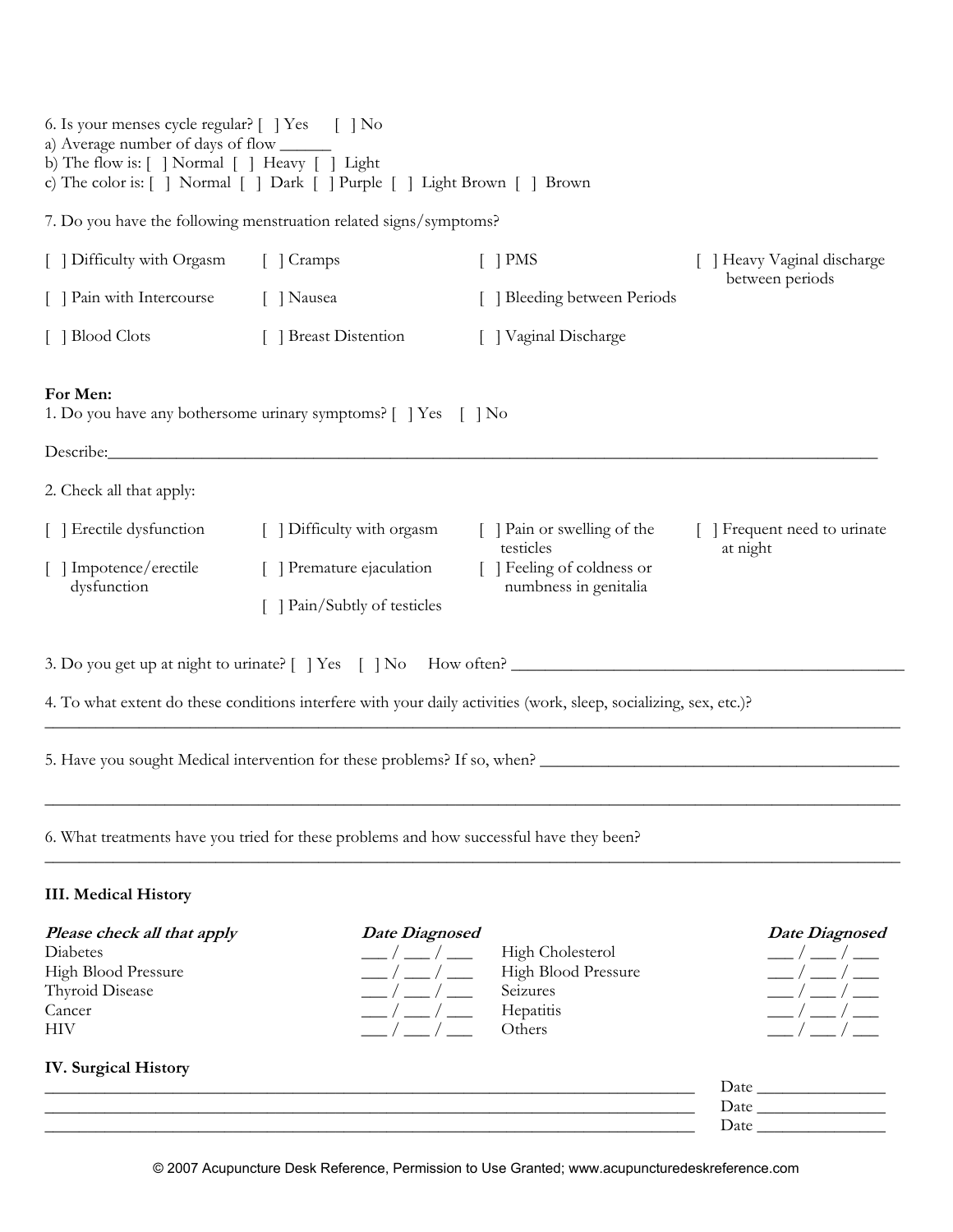## V. Family History

Please check all that apply and state how you are related to the family member with that condition.

| Condition            | Mother | Father | Sibling | Maternal    | Paternal    |
|----------------------|--------|--------|---------|-------------|-------------|
|                      |        |        |         | Grandparent | Grandparent |
| Heart disease        |        |        |         |             |             |
| Cancer               |        |        |         |             |             |
| Hypertension         |        |        |         |             |             |
| Stroke               |        |        |         |             |             |
| Asthma               |        |        |         |             |             |
| Allergies            |        |        |         |             |             |
| Migraines            |        |        |         |             |             |
| Depression           |        |        |         |             |             |
| Other mental illness |        |        |         |             |             |
| Substance abuse      |        |        |         |             |             |
| Osteoporosis         |        |        |         |             |             |
| Diabetes             |        |        |         |             |             |
| Glaucoma             |        |        |         |             |             |

## VI. Medications / Supplements

Medications you are currently taking (please include prescription medicine, supplement, herbal supplements and over the counter medicines you take on a regular basis, along with dosages and brands if known)

<u> 1989 - Andrea Santa Alemania, amerikana amerikana amerikana amerikana amerikana amerikana amerikana amerikana</u>

 $\overline{\phantom{a}}$ 

<u> 1989 - Andrea Santa Andrea Andrea Andrea Andrea Andrea Andrea Andrea Andrea Andrea Andrea Andrea Andrea Andr</u> <u> 1980 - Jan Stein Harry Harry Harry Harry Harry Harry Harry Harry Harry Harry Harry Harry Harry Harry Harry</u>

<u> 1989 - Andrea Andrew Maria (h. 1989).</u> <u> 1989 - Andrea Santa Andrea Andrea Andrea Andrea Andrea Andrea Andrea Andrea Andrea Andrea Andrea Andrea Andr</u> 

<u> 1990 - Jan James Alexandro (h. 1980).</u>

Allergies (to medications, chemicals or foods):

## **VIII. Nutrition**

1. Do you follow a special diet? [ ] Yes [ ] No If yes, how would you describe the diet? (ie Vegetarian, Vegan, Low Carb, etc.)

<u> 1989 - Jan Sarah Barat, masjid a shekara ta 1989 - An an tsaran a shekara tsara tsara tsara tsara tsara tsar</u>

| 2. What do you eat on a "typical" day? |  |
|----------------------------------------|--|
| a) Breakfast                           |  |
|                                        |  |
| $\chi$ ) Dinner                        |  |
|                                        |  |
|                                        |  |
| f) Foods you dislike:                  |  |

© 2007 Acupuncture Desk Reference, Permission to Use Granted; www.acupuncturedeskreference.com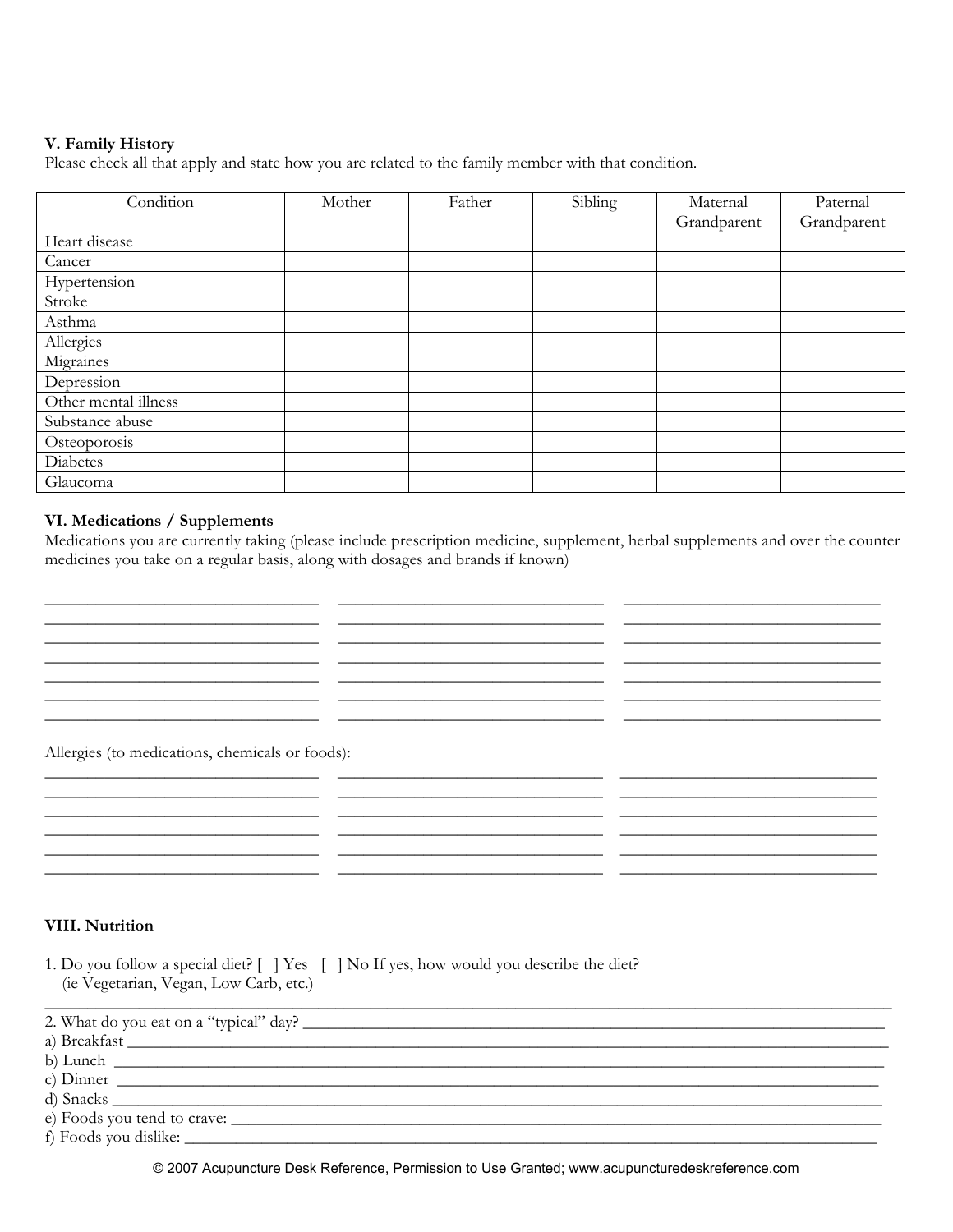|  |  | IX. Social History |
|--|--|--------------------|
|--|--|--------------------|

| IX. Social History                                                                                                                                                                                                                                                                                                                                                                                                                                            |
|---------------------------------------------------------------------------------------------------------------------------------------------------------------------------------------------------------------------------------------------------------------------------------------------------------------------------------------------------------------------------------------------------------------------------------------------------------------|
| 1. How much per day do you use of the following?                                                                                                                                                                                                                                                                                                                                                                                                              |
|                                                                                                                                                                                                                                                                                                                                                                                                                                                               |
|                                                                                                                                                                                                                                                                                                                                                                                                                                                               |
|                                                                                                                                                                                                                                                                                                                                                                                                                                                               |
| 2. Have you ever had a problem with <i>alcohol</i> or <i>alcoholism</i> ? [] Yes [] No                                                                                                                                                                                                                                                                                                                                                                        |
| 3. Have you ever had a problem with <i>dependency</i> on other drugs? [   Yes [   No                                                                                                                                                                                                                                                                                                                                                                          |
| 4. If yes which and when?                                                                                                                                                                                                                                                                                                                                                                                                                                     |
| 5. Do you have a known history of any exposure to toxic substances? [   Yes [   No                                                                                                                                                                                                                                                                                                                                                                            |
| 6. If so, please list which and when you first noticed symptoms?                                                                                                                                                                                                                                                                                                                                                                                              |
| 7. In the past year, how many days have been significantly affected by your health?                                                                                                                                                                                                                                                                                                                                                                           |
| 8. How many days did you feel generally poor? ________                                                                                                                                                                                                                                                                                                                                                                                                        |
| 9. How many times were you in the hospital?                                                                                                                                                                                                                                                                                                                                                                                                                   |
| 10. Please describe your current exercise regimen:                                                                                                                                                                                                                                                                                                                                                                                                            |
| 11. How many hours of sleep do you usually get per night during the week?                                                                                                                                                                                                                                                                                                                                                                                     |
| 12. Do you awake feeling rested? [   Yes [   No Do you feel you sleep well at night? [   Yes [   No                                                                                                                                                                                                                                                                                                                                                           |
| 13. Who would you describe as your source of primary social support? (relationship to you)                                                                                                                                                                                                                                                                                                                                                                    |
| X. Other Information<br>Please list and briefly describe the most significant events in your life:<br>2. $\frac{1}{2}$ $\frac{1}{2}$ $\frac{1}{2}$ $\frac{1}{2}$ $\frac{1}{2}$ $\frac{1}{2}$ $\frac{1}{2}$ $\frac{1}{2}$ $\frac{1}{2}$ $\frac{1}{2}$ $\frac{1}{2}$ $\frac{1}{2}$ $\frac{1}{2}$ $\frac{1}{2}$ $\frac{1}{2}$ $\frac{1}{2}$ $\frac{1}{2}$ $\frac{1}{2}$ $\frac{1}{2}$ $\frac{1}{2}$ $\frac{1}{2}$ $\frac{1}{2}$<br>$3.$ $\overline{\phantom{a}}$ |
|                                                                                                                                                                                                                                                                                                                                                                                                                                                               |
| Have you been treated for emotional issues? [ ] Yes [ ] No                                                                                                                                                                                                                                                                                                                                                                                                    |
| Have you ever considered or attempted suicide? [ ] Yes [ ] No                                                                                                                                                                                                                                                                                                                                                                                                 |
| Do you have any other neurological or psychological problem? [ ] Yes [ ] No                                                                                                                                                                                                                                                                                                                                                                                   |
| Please provide us with any other information that you think is relevant for us to know:                                                                                                                                                                                                                                                                                                                                                                       |
|                                                                                                                                                                                                                                                                                                                                                                                                                                                               |

\_\_\_\_\_\_\_\_\_\_\_\_\_\_\_\_\_\_\_\_\_\_\_\_\_\_\_\_\_\_\_\_\_\_\_\_\_\_\_\_\_\_\_\_\_\_\_\_\_\_\_\_\_\_\_\_\_\_\_\_\_\_\_\_\_\_\_\_\_\_\_\_\_\_\_\_\_\_\_\_\_\_\_\_\_\_\_\_\_\_\_\_\_\_\_\_\_\_\_\_ \_\_\_\_\_\_\_\_\_\_\_\_\_\_\_\_\_\_\_\_\_\_\_\_\_\_\_\_\_\_\_\_\_\_\_\_\_\_\_\_\_\_\_\_\_\_\_\_\_\_\_\_\_\_\_\_\_\_\_\_\_\_\_\_\_\_\_\_\_\_\_\_\_\_\_\_\_\_\_\_\_\_\_\_\_\_\_\_\_\_\_\_\_\_\_\_\_\_\_\_ \_\_\_\_\_\_\_\_\_\_\_\_\_\_\_\_\_\_\_\_\_\_\_\_\_\_\_\_\_\_\_\_\_\_\_\_\_\_\_\_\_\_\_\_\_\_\_\_\_\_\_\_\_\_\_\_\_\_\_\_\_\_\_\_\_\_\_\_\_\_\_\_\_\_\_\_\_\_\_\_\_\_\_\_\_\_\_\_\_\_\_\_\_\_\_\_\_\_\_\_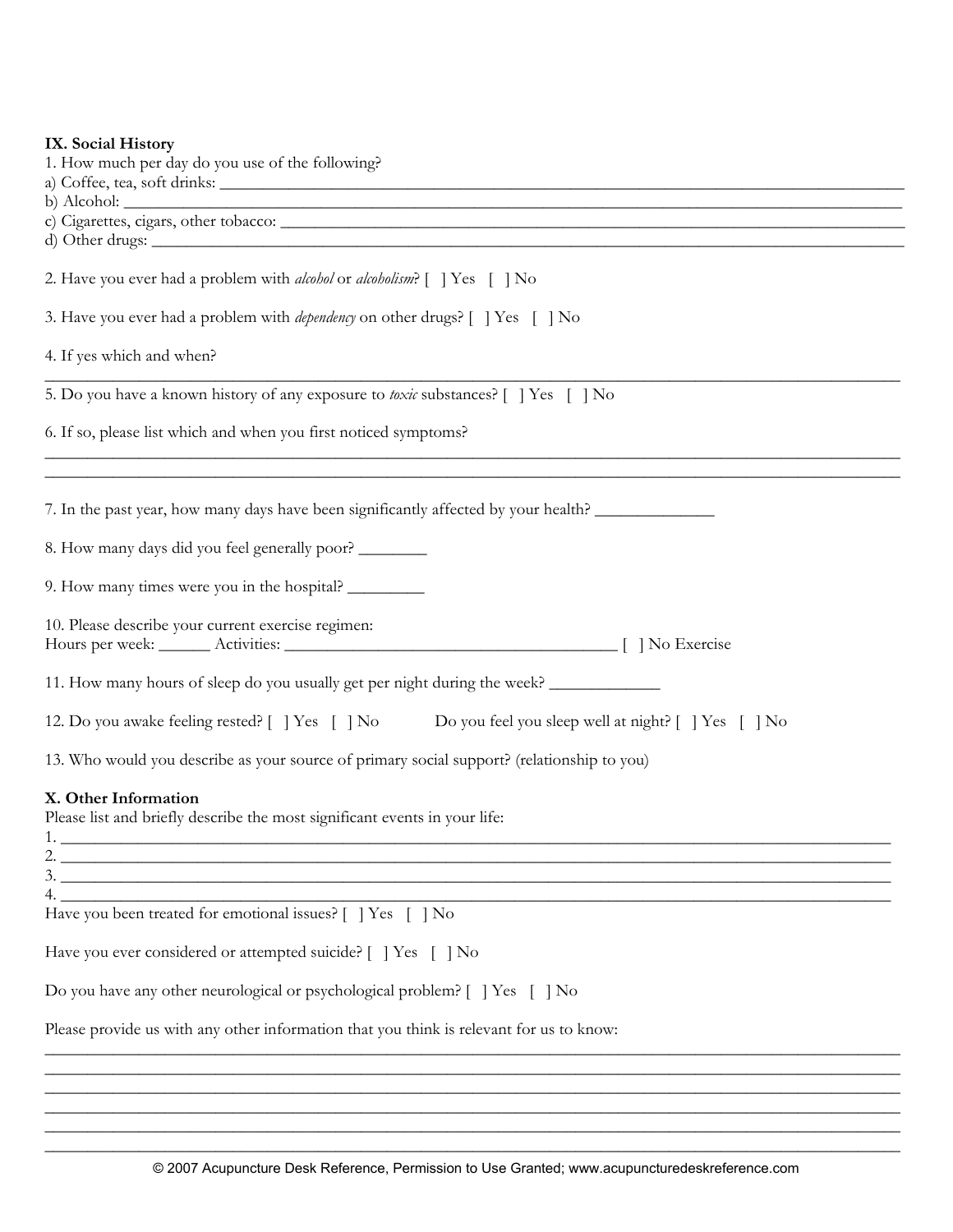## **HEALTH: CHECK ALL THAT APPLY**

| <u>Past</u> | <u>Current</u> |
|-------------|----------------|
| 1           | I<br>L         |
| I           | L              |
| I           | I<br>I         |
| I           | I              |
|             |                |
| I           | I              |
|             | I              |
| I           | I              |
| I           | I              |
| I           | I              |
|             |                |
|             |                |
|             |                |
|             |                |

| .ondition              | ast  | urrent             |
|------------------------|------|--------------------|
| Poor appetite          |      |                    |
| Excessive appetite     |      |                    |
| Insomnia               |      |                    |
| Fatigue                |      |                    |
| Fevers                 |      |                    |
| Night sweats           |      |                    |
| Sweat easily           |      |                    |
| Chills                 |      |                    |
| Localized weakness     |      |                    |
| Poor coordination      |      |                    |
| Bleed or bruise easily |      |                    |
| Catch cold easily      |      |                    |
| Change in appetite     |      |                    |
| Strong thirst          |      | <b>RESPIRATORY</b> |
| Other:                 | Past | Current            |

| Past | Current | Conditio       |
|------|---------|----------------|
|      |         | Rashes         |
|      |         | Hives          |
|      |         | Itching        |
|      |         | Eczema         |
|      |         | <b>Pimple:</b> |
|      |         | Drynes         |
|      |         | $T_{11}$ mors  |

| Past | Current | Condition             | Past | <u>iurrent</u> | Condition             | Past | Current | Condition  |
|------|---------|-----------------------|------|----------------|-----------------------|------|---------|------------|
|      |         | Dizziness             |      |                | Nausea                |      |         | Depress    |
|      |         | Fainting              |      |                | Vomiting              |      |         | Anxiety    |
|      |         | Neck stiffness        |      |                | Diarrhea              |      |         | Irritabili |
|      |         | Enlarged lymph glands |      |                | Belching              |      |         | Treated    |
|      |         | Headaches             |      |                | Blood in stools/black |      |         | Psycholo   |
|      |         | Concussions           |      |                | Stools                |      |         | Other:     |
|      |         | Other:                |      |                | Bad breath            |      |         |            |

| Past | lurrent |
|------|---------|
|      |         |
|      |         |
|      |         |
|      |         |

# *Past Current Condition* **GENITO-URINARY**

| Condition          |
|--------------------|
| Blurred vision     |
| Visual changes     |
| Poor night vision  |
| Spots              |
| Cataracts          |
| Glasses / contacts |
| Eye inflammation   |
| ∩ther              |

 $\begin{bmatrix} 1 \\ 1 \end{bmatrix}$  Difficulty swallowing  $\begin{bmatrix} 1 \\ 1 \end{bmatrix}$ 

# **NOSE, THROAT, MOUTH MALE** <br>
<u>Past Current Condition</u> **Dast** *Condition* **Nose bleeds**

| <b>GENERAL</b> | <b>CARDIOVASCULAR</b> | <b>FEMALE</b> |
|----------------|-----------------------|---------------|
|                |                       |               |

| Past | <i>Lurrent</i> | Condition              | Past | Current | Condition                | Past | <i>Lurrent</i> | Condition               |
|------|----------------|------------------------|------|---------|--------------------------|------|----------------|-------------------------|
|      |                | Poor appetite          |      |         | High blood pressure      |      |                | Frequent urinary tract  |
|      |                | Excessive appetite     |      |         | Low blood pressure       |      |                | Frequent vaginal infer  |
|      |                | Insomnia               |      |         | Blood clots              |      |                | Pain / itching of geni  |
|      |                | Fatigue                |      |         | Palpitations             |      |                | Genital lesions / discl |
|      |                | Fevers                 |      |         | Phlebitis                |      |                | Pelvic inflammatory d   |
|      |                | Night sweats           |      |         | Chest pain               |      |                | Abnormal pap smear      |
|      |                | Sweat easily           |      |         | Irregular heart beat     |      |                | Irregular menstrual pe  |
|      |                | Chills                 |      |         | Cold hands / feet        |      |                | Painful menstrual per   |
|      |                | Localized weakness     |      |         | Fainting                 |      |                | Premenstrual syndron    |
|      |                | Poor coordination      |      |         | Difficult breathing      |      |                | Abnormal bleeding       |
|      |                | Bleed or bruise easily |      |         | Swelling of hands / feet |      |                | Menopausal syndrom      |
|      |                | Catch cold easily      |      |         | Other:                   |      |                | Breast lumps            |

|                        |         | Other:        | Past | Current | Condition            |      |                     | Other:                     |  |  |  |
|------------------------|---------|---------------|------|---------|----------------------|------|---------------------|----------------------------|--|--|--|
|                        |         |               |      |         | Asthma               |      |                     |                            |  |  |  |
| <b>SKIN &amp; HAIR</b> |         |               |      |         | <b>Bronchitis</b>    |      | <b>NEUROLOGICAL</b> |                            |  |  |  |
| Past                   | Current | Condition     |      |         | Frequent colds       | Past | Current             | Condition                  |  |  |  |
|                        |         | Rashes        |      |         | Chronic obstructive  |      |                     | Seizures                   |  |  |  |
|                        |         | Hives         |      |         | Pulmonary disease    |      |                     | Tremors                    |  |  |  |
|                        |         | Itching       |      |         | Pneumonia            |      |                     | Numbness/tingling of limbs |  |  |  |
|                        |         | Eczema        |      |         | Cough                |      |                     | Concussion                 |  |  |  |
|                        |         | Pimples       |      |         | Coughing blood       |      |                     | Pain                       |  |  |  |
|                        |         | Dryness       |      |         | Production of phlegm |      |                     | Paralysis                  |  |  |  |
|                        |         | Tumors, lumps |      |         | Other:               |      |                     | Other:                     |  |  |  |

## **HECK & NECK GASTRO-INTESTINAL PSYCHOLOGICAL**

| <u>Past</u> | Current | <i>_ondition</i>      | <u>Past</u> | Current | Condition             | <u>Past</u> | <i>surrent</i> | Condition                  |
|-------------|---------|-----------------------|-------------|---------|-----------------------|-------------|----------------|----------------------------|
|             |         | <b>Dizziness</b>      |             |         | Nausea                |             |                | Depression                 |
|             |         | Fainting              |             |         | Vomiting              |             |                | Anxiety / stress           |
|             |         | Neck stiffness        |             |         | Diarrhea              |             |                | Irritability               |
|             |         | Enlarged lymph glands |             |         | Belching              |             |                | Treated for emo            |
|             |         | Headaches             |             |         | Blood in stools/black |             |                | Psychological pr           |
|             |         | Concussions           |             |         | Stools                |             |                | Other:                     |
|             |         | Other:                |             |         | Bad breath            |             |                |                            |
|             |         |                       |             |         | Rectal pain           |             |                | <b>INFECTION SCREENING</b> |
| <b>EARS</b> |         |                       |             |         | Hemorrhoids           | Past        | Current        | Condition                  |
| Past        | Current | Condition             |             |         | Constipation          |             |                | <b>HIV</b>                 |
| $\Box$      |         | Infection             |             |         | Pain or cramps        |             |                | TB                         |
|             |         | Ringing               |             |         | Indigestion           |             |                | Hepatitis                  |
|             |         | Decreased hearing     |             |         | Gall bladder disorder |             |                | Gonorrhea                  |
|             |         | Other:                |             |         | Gas                   |             |                | Chlamydia                  |
|             |         |                       |             |         | Other:                |             |                | Syphilis                   |
| <b>EYES</b> |         |                       |             |         |                       |             |                | Genital warts              |

|                     |              | Blurred vision     | <u>Past</u>        | Current | Condition            |      |            | Herpes: genital          |
|---------------------|--------------|--------------------|--------------------|---------|----------------------|------|------------|--------------------------|
|                     |              | Visual changes     |                    |         | Kidney stones        |      |            |                          |
|                     |              | Poor night vision  |                    |         | Pain or urination    |      |            | <b>MUSCULAR-SKELETAL</b> |
|                     |              | <i>Spots</i>       |                    |         | Frequent urination   | Past | Current    | Condition                |
|                     |              | Cataracts          |                    |         | Blood in urine       |      |            | Stiff neck / sho         |
|                     |              | Glasses / contacts |                    |         | Urgency to urinate   |      |            | Low back pain            |
|                     |              | Eye inflammation   |                    |         | Unable to hold urine |      |            | Back pain                |
|                     |              |                    |                    |         | Other:               |      |            | Muscle spasm,            |
|                     |              |                    |                    |         |                      |      |            | Sore, cold or w          |
| NOSE, THROAT, MOUTH |              | <b>MALE</b>        |                    |         |                      |      | Joint pain |                          |
|                     | Past Current | Condition          | $P_{\alpha\sigma}$ | urrent  | Condition            |      |            |                          |

# [ ] [ ] Nose bleeds [ ] [ ] Pain / itching genitalia<br>
[ ] [ ] Sinus infections [ ] [ ] Genital lesions/ discha [ ] [ ] Sinus infections [ ] [ ] Genital lesions/ discharge [ ] [ ] Hay fever or allergies [ ] [ ] Impotence [ ] [ ] Recurring sore throats [ ] [ ] Weak urinary stream [ ] [ ] Weak urinary stream [ ] [ ] ] Ulmps in testicles [ ] [ ] Grinding teeth [ ] [ ] Lumps in testicles<br>1 [ ] Difficulty swallowing [ ] [ ] Other:

| ast | Current | Condition              | Past | <i>Lurrent</i>     | Condition                | Past | Lurrent | Condition                         |
|-----|---------|------------------------|------|--------------------|--------------------------|------|---------|-----------------------------------|
|     |         | Poor appetite          |      |                    | High blood pressure      |      |         | Frequent urinary tract infections |
|     |         | Excessive appetite     |      |                    | Low blood pressure       |      |         | Frequent vaginal infections       |
|     |         | Insomnia               |      |                    | <b>Blood</b> clots       |      |         | Pain / itching of genitalia       |
|     |         | Fatigue                |      |                    | Palpitations             |      |         | Genital lesions / discharge       |
|     |         | Fevers                 |      |                    | Phlebitis                |      |         | Pelvic inflammatory disease       |
|     |         | Night sweats           |      |                    | Chest pain               |      |         | Abnormal pap smear                |
|     |         | Sweat easily           |      |                    | Irregular heart beat     |      |         | Irregular menstrual periods       |
|     |         | Chills                 |      |                    | Cold hands / feet        |      |         | Painful menstrual periods         |
|     |         | Localized weakness     |      |                    | Fainting                 |      |         | Premenstrual syndrome             |
|     |         | Poor coordination      |      |                    | Difficult breathing      |      |         | Abnormal bleeding                 |
|     |         | Bleed or bruise easily |      |                    | Swelling of hands / feet |      |         | Menopausal syndrome               |
|     |         | Catch cold easily      |      |                    |                          |      |         | Breast lumps                      |
|     |         | Change in appetite     |      |                    |                          |      |         | Hot flashes                       |
|     |         | Strong thirst          |      | <b>RESPIRATORY</b> |                          |      |         | Menopausal syndrome               |
|     |         | Other                  | Past | Current            | Condition                |      |         | Other                             |

| <sup>dst</sup> | Current | condition.     |  | Frequent colds       | Past | <i>surrent</i> | Condition                  |
|----------------|---------|----------------|--|----------------------|------|----------------|----------------------------|
|                |         | Rashes         |  | Chronic obstructive  |      |                | Seizures                   |
|                |         | Hives          |  | Pulmonary disease    |      |                | Tremors                    |
|                |         | Itching        |  | Pneumonia            |      |                | Numbness/tingling of limbs |
|                |         | Eczema         |  | Cough                |      |                | Concussion                 |
|                |         | Pimples        |  | Coughing blood       |      |                | Pain                       |
|                |         | Dryness        |  | Production of phlegm |      |                | Paralysis                  |
|                |         | Fumors. Iumos. |  | Other:               |      |                | Other:                     |

| <sup>2</sup> ast | <i>Lurrent</i> | Condition             | Past | <i>urrent</i> | Condition             | Pasi | urrent. | Condition                |
|------------------|----------------|-----------------------|------|---------------|-----------------------|------|---------|--------------------------|
|                  |                | <b>Dizziness</b>      |      |               | Nausea                |      |         | Depression               |
|                  |                | Fainting              |      |               | Vomiting              |      |         | Anxiety /<br>/ stress    |
|                  |                | Neck stiffness        |      |               | Diarrhea              |      |         | Irritability             |
|                  |                | Enlarged lymph glands |      |               | <b>Belching</b>       |      |         | Treated for emotional or |
|                  |                | Headaches             |      |               | Blood in stools/black |      |         | Psychological problems   |
|                  |                | concussions           |      |               | Stools                |      |         | Other:                   |

## $$

| EARS             |         |                   |      |                       | Hemorrhoids           | Past | Current | Condition       |
|------------------|---------|-------------------|------|-----------------------|-----------------------|------|---------|-----------------|
| <sup>2</sup> ast | Current | Condition         |      |                       | Constipation          |      |         | HIV             |
|                  |         | Infection         |      |                       | Pain or cramps        |      |         | TВ              |
|                  |         | Ringing           |      |                       | Indigestion           |      |         | Hepatitis       |
|                  |         | Decreased hearing |      |                       | Gall bladder disorder |      |         | Gonorrhea       |
|                  |         |                   |      |                       | Gas                   |      |         | Chlamydia       |
|                  |         |                   |      |                       | Other:                |      |         | Syphilis        |
| <b>EYES</b>      |         |                   |      |                       |                       |      |         | Genital warts   |
| <sup>dst</sup>   | Current | Condition         |      | <b>GENITO-URINARY</b> |                       |      |         | Herpes: oral    |
|                  |         | Blurred vision    | Past | <i>Lurrent</i>        | Condition             |      |         | Herpes: genital |

|                            |  | Spots<br>Cataracts |             | Frequent urination<br>Blood in urine | Pasi | Current | ondition_<br>Stiff neck / shoulders |
|----------------------------|--|--------------------|-------------|--------------------------------------|------|---------|-------------------------------------|
|                            |  | Glasses / contacts |             | Urgency to urinate                   |      |         | Low back pain                       |
|                            |  | Eye inflammation   |             | Unable to hold urine                 |      |         | Back pain                           |
|                            |  | Other:             |             | Other:                               |      |         | Muscle spasm, twitching, cramps     |
|                            |  |                    |             |                                      |      |         | Sore, cold or weak knees            |
| <b>NOSE, THROAT, MOUTH</b> |  |                    | <b>MALE</b> |                                      |      |         | Joint pain                          |

© 2007 Acupuncture Desk Reference, Permission to Use Granted; www.acupuncturedeskreference.com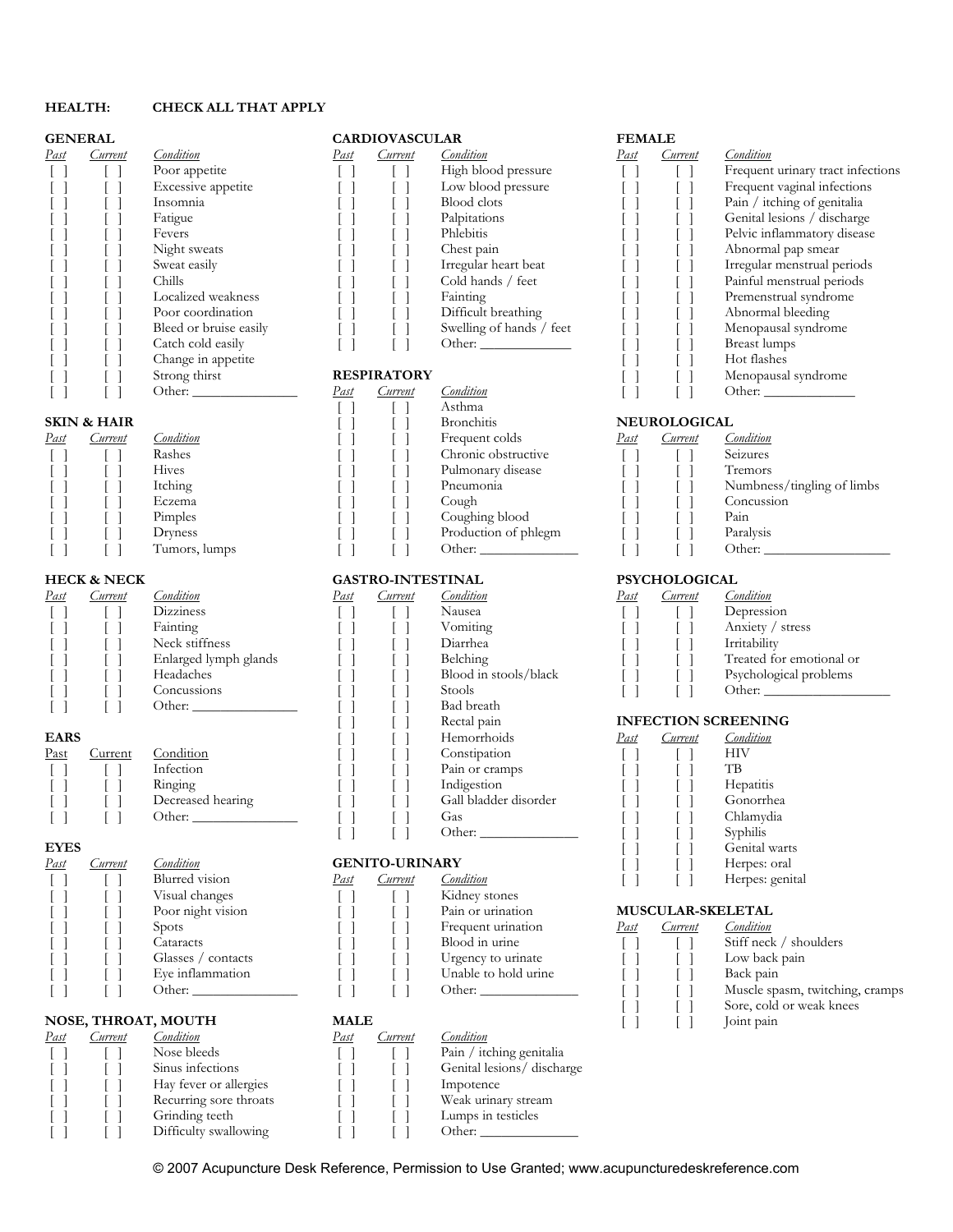# **OUR CLINIC PROTECTS YOUR HEALTH INFORMATION AND PRIVACY**

Dear Valued Patient,

This notice describes our office's policy for how medical information about you may be used and disclosed, how you can get access to this information, and how your privacy is being protected.

In order to maintain the level of service that you expect from our office, we may need to share limited personal medical and financial information with your insurance company and with Worker's Compensation (and your employer as well in this instance), or with other medical practitioners. We will obtain your authorization before disclosing any information.

## **Safeguards in place at our office include:**

- Limited access to facilities where information is stored.
- Policies and procedures for handling information.
- Requirements for third parties to contractually comply with privacy laws.
- x All medical files and records (including email, regular mail, telephone, and faxes sent) are kept on permanent file.

## **Types of information that we gather and use:**

In administering your health care, we gather and maintain information that may include non-public personal information:

- About your financial transactions with us (billing transactions).
- From your medical history, treatment notes, all test results, and any letters, faxes, emails or telephone conversations to or from other health care practitioners.
- From health care providers, insurance companies, worker's comp and your employer, and other third party administrators (*e.g*. requests for medical records, claim payment information).

In certain states, you may be able to access and correct personal information we have collected about you, (information that can identify you -*e.g.* your name, address, Social Security number, etc.).

We value our relationship with you, and respect your right to privacy. If you have questions about our privacy<br>
(941)773-1899 guidelines, please call us during regular business hours at \_\_\_\_\_\_\_\_\_\_\_\_\_\_\_\_\_

Yours sincerely,

Olga V. Ways<sub>, L.Ac,</sub>

Your Office